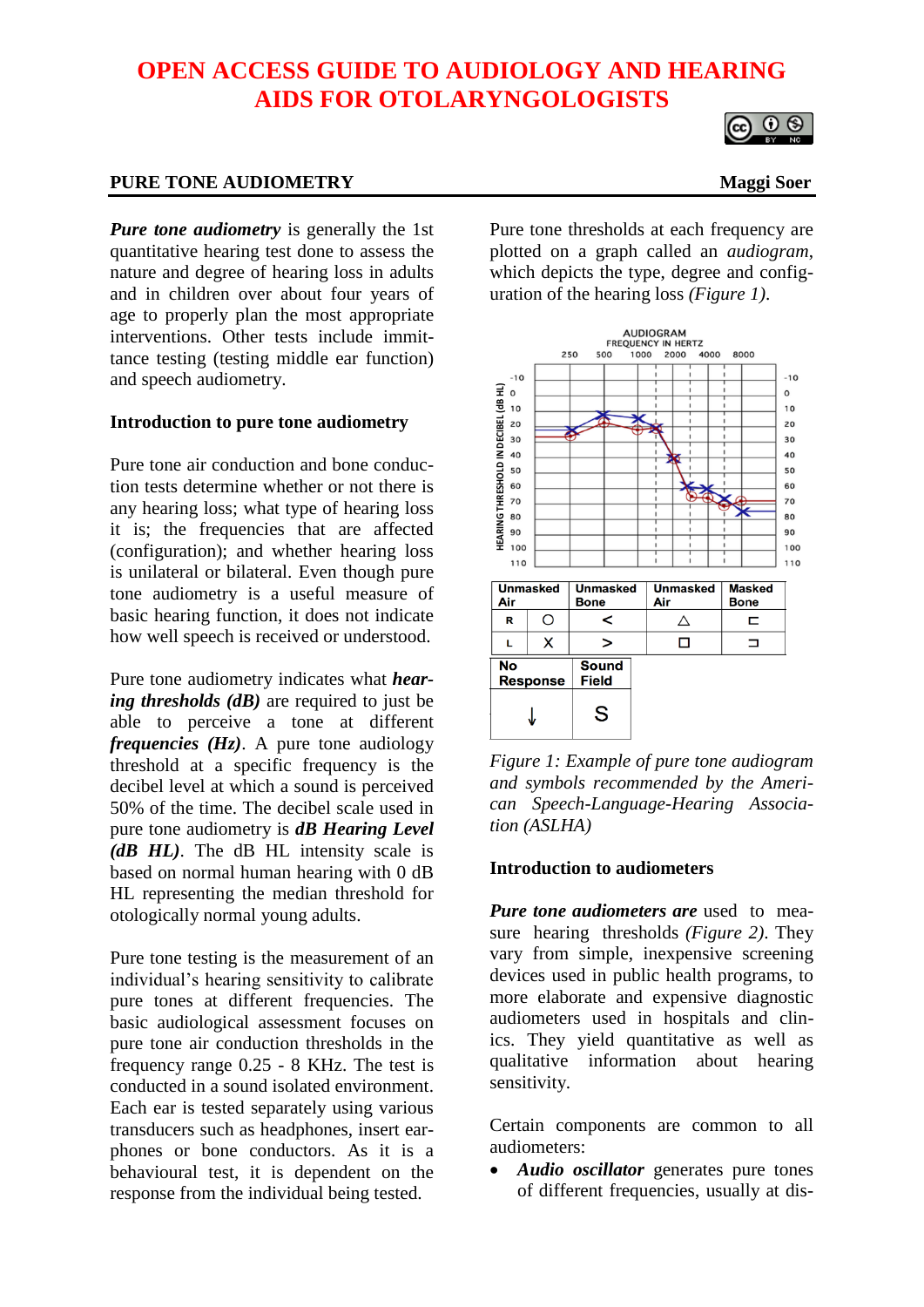crete steps of 125, 250, 500, 750, 1000, 2000, 3000, 4000, 6000 and 8000 Hz



*Figure 2: Pure tone audiometer*

- *Amplifier* amplifies the produced oscillations to a fixed intensity level (*e.g.* 110 dB HL) without appreciable distortion
- Attenuator controls the amplified oscillations so that the energy reaching the ear may be varied over a range of 0 to 110 dB HL in 5 dB HL increments. The maximum intensity allowed at each frequency is indicated on the hearing level disc. Due to variations in sensitivity of the ear at different frequencies, more energy is needed at the very low and very high frequencies. For this reason, only the midfrequencies (1000 Hz to 3000Hz) may be presented at a level of 110 dB HL. For all the other frequencies a reduced maximum value is indicated. Due to lower sensitivity for bone conduction, these maximum values are lower for bone conduction than for air con-duction. The maximum hearing level for the lower frequencies (125 – 250 Hz) is generally 70 dB HL
- *Earphones* transform electrical energy into acoustic energy which is presented to the ear. Alternatively a *bone conductor* may be used when the sound is to be sent directly to the inner ear via the skull. *Rubber cushions* are fitted to

the earphones. Alternatively *insert earphones* may be used, which are inserted into the ears *(Figures 3, 4)*



*Figure 3: Transducers: Supra-aural & insert earphones*

• Producing a *masking noise* is an important facility available on most audiometers. Masking is especially required when the hearing thresholds differ significantly between of the ears.

It is necessary to *calibrate the audiometer* to ensure accurate testing. Exchange of information across the world is possible if audiometers are all calibrated in the same way. The *Calibration Standard of the International Standards Organisation (ISO)* has been widely accepted; some countries, including the USA, have their own standards *(ANSI).* According to this standard the audiometer is adjusted in such a way that a previously determined sound pressure for each frequency is delivered to the earphone. This known sound pressure was determined by testing large numbers of 18- 25yr olds with normal hearing to determine how much sound pressure must be deliver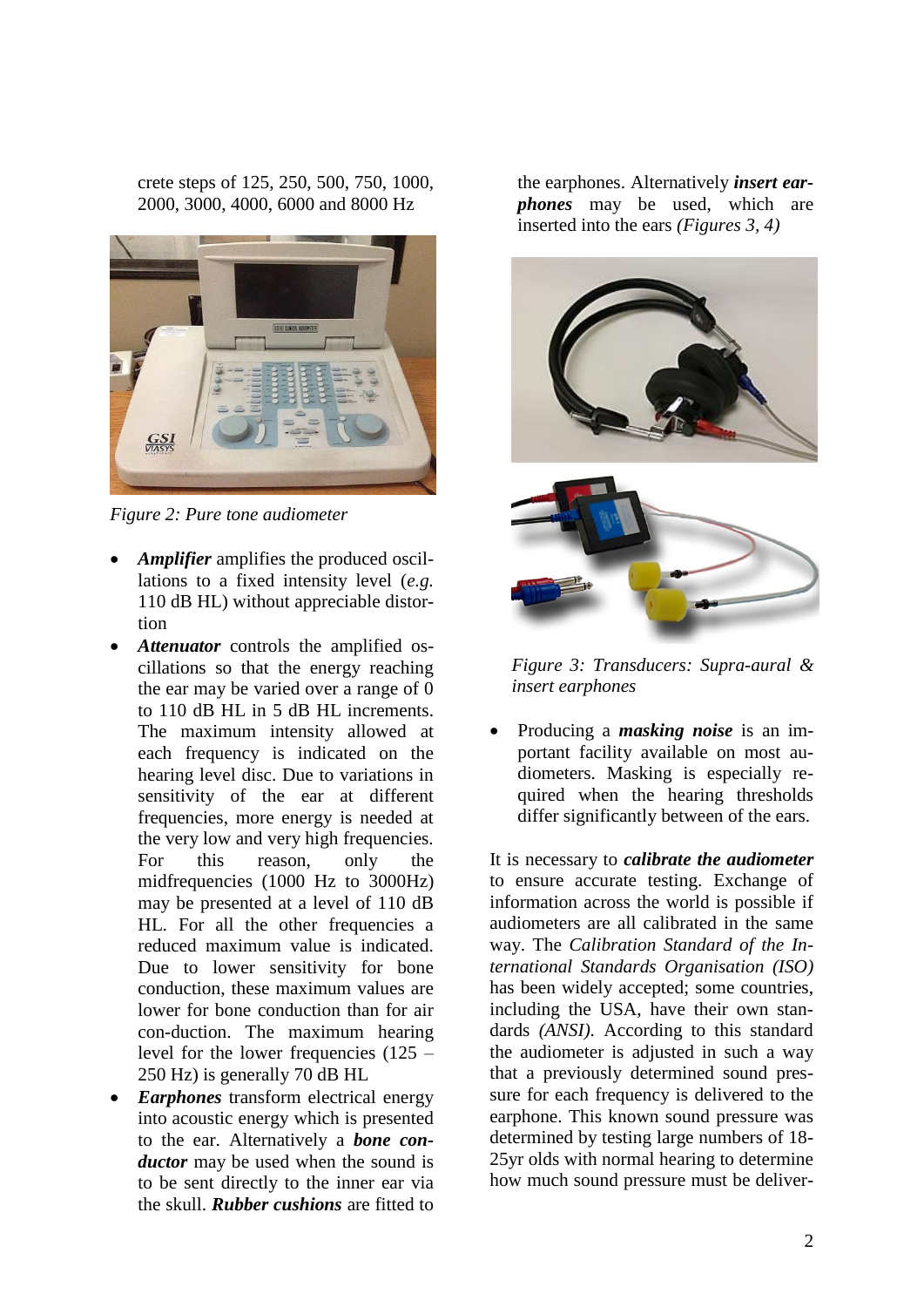ed to the earphone to reach normal hearing thresholds.

### **Pure tone audiometry**

An *audiogram (Figure 1)* is a graphic representation of a hearing test. With a pure tone test, it is called a *pure tone audiogram*. It is usually drawn in graphic form, with the frequencies of the signals presented on the horizontal axis (Hertz / Hz) and the intensities of the signals on the vertical axis (decibels / dB).

Pure tone audiometry determines a *hearing threshold i.e. the lowest level in dB HL at which certain sounds can just be heard 50% of the time that it is presented at that level.* This threshold is then plotted on the audiogram and the value is compared to normal and abnormal thresholds. *Figure 1* is an example of such an audiogram and the associated symbol system recommended by the *American Speech-Language-Hearing Association (ASLHA)*. Consult the open access chapter on audiogram interpretation for additional information.

### **Pure Tone Air Conduction Testing**

Pure tone air conduction audiometry determines the hearing levels at different frequencies at which one can only just hear a tone presented to the external ear canal. *Before testing is commenced, very clear instructions must be given* so that no misunderstanding exists about how to respond during testing:

- Tell the client that earphones will be placed on the head and that tones will be presented at different frequencies, to one ear at a time
- Explain that the purpose of the test is to determine the hearing threshold level *i.e.* the level at which he/she can just hear the tone
- Tell the client to respond by pressing the button or lifting his/her finger as soon as he/she hears the tone
- The tone is initially be presented loudly so that the client hears it properly
- Then the sound is presented more and more softly
- He/she must release the button or drop the finger as soon as the tone is no longer audible
- Explain that the tone will then be presented a little louder, and that he/she must respond as soon as he/she hears the tone as before
- It must be understood that the button must be pushed or the finger lifted every time the tone is heard
- Ask whether he/she is conscious of the fact that one ear may perhaps hear better than the other. If this is the case, then testing should commence with the better ear so that when testing is begun in the poorer ear, and it appears that the discrepancy between the ears is >40 dB, a masking noise can be presented to the better ear to prevent the client from hearing with that ear. If the client thinks the hearing is similar in both ears, then testing may be commenced in either ear
- Before commencing the test, ensure that the client understands all the instructions. During the test, continuously check that the client is responding correctly; if not, the test must be stopped to repeat the instructions before continuing the evaluation

### **How to do a pure tone audiogram**

For a beginner it is wise to follow a fixed testing procedure until sufficient experience has been obtained. The following stepwise approach about how to conduct a pure tone audiogram in adults and older children is intended as a guide for beginners. The experienced tester may alter the steps to adapt to the situation and to the client.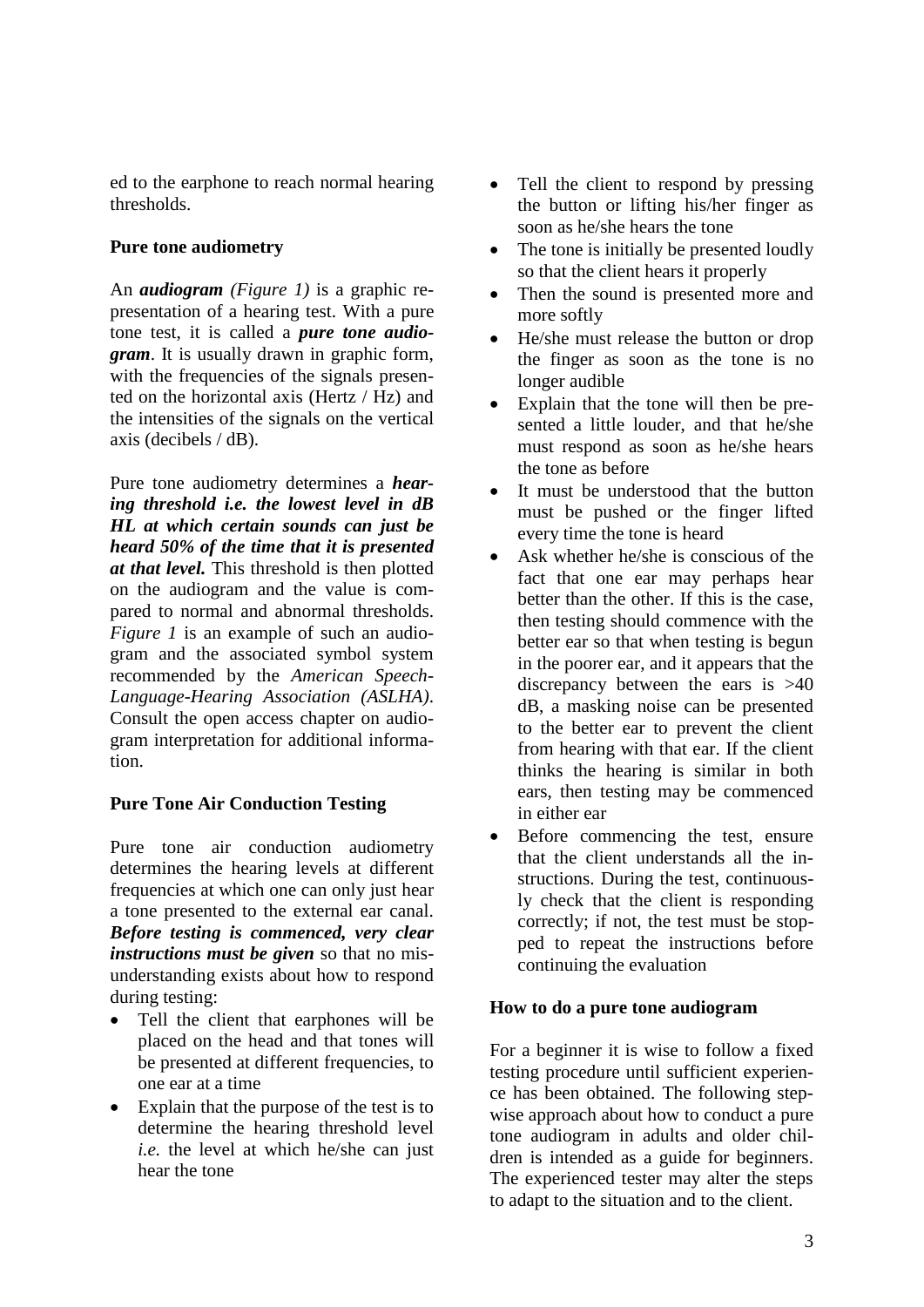*Step 1:* Connect the audiometer to the power supply and switch it on. Ensure that it is "live" by noting whether the power light is on

*Step 2:* Properly connect the earphones to the apparatus and place them on the client's head. It is usual to place them in such a manner that the blue phone covers the left ear and the red phone the right ear. Some phones are marked "Right" and "Left". Ensure that the opening of the earphone is positioned directly over the external ear canal; the height of the phones may be adjusted to allow proper positioning. Ensure that hair is not interposed between the earphone and the ear. Insert earphones may also be used (*Figures 3, 4)*



*Figure 4: Insert earphones*

*Step 3:* Select the 1000 Hz frequency and set the output switch so that the tone is presented to the better ear. The reason that the test commences with 1000 Hz is because this falls in the middle of the most sensitive area of the hearing spectrum. It is also a clear tone to hear for a person who has never been tested before

*Step 4:* Initially present the sound at 30 dB HL. If a response is obtained it suggests that 30 dB sound is above the client's threshold. If no response is observed the level is raised to 50 dB and then raised in 10 dB increments until a response is elicited or the limit of the audiometer is reached at that frequency

*Step 5:* Once a response is obtained the level is lowered in 10dB steps until the client stops responding. It is then raised in 5dB steps until he/she again responds. The sound is at this stage raised and lowered in 5dB steps until the client indicates 50% of the time that he/she hears the sound. The hearing threshold for that specific frequency is defined as the lowest intensity level in dB where a person hears a sound 50% of the time. This level is then transcribed onto the audiogram

*Step 6:* Switch the frequency to 500 Hz and repeat the above steps. In most cases the difference between the thresholds of neighbouring frequencies does not differ much. Therefore the threshold level at 1000 Hz in *Step 5* is used as the starting point for *Step 6*.

*Step 7:* Repeat the tests at 250 and 125 Hz

*Step 8:* Repeat the test at 1000 Hz as a control. If the difference between the initial and repeat measures is  $< 5$  dB, it is assumed that the accuracy is satisfactory. If the difference in thresholds between the two tests at 1000 Hz is  $>10$  dB, then the reliability of the test is suspect and it should be repeated from the start

*Step 9:* Proceed to test at 2000, 4000 and 8000 Hz (intermediate frequencies at 750, 1500 and 3000 Hz are only tested if there are sharp drops *i.e.*  $\geq$ 20 dB) in the audiogram at the octave frequencies  $<sup>1</sup>$ </sup>

*Step 10:* Repeat all the above steps on the poorer hearing ear. Determine for every frequency whether it is necessary to mask. When, why and how to mask is discussed later. In general, if the air conduction threshold of the test ear, and the bone conduction threshold of the nontest ear

<u>.</u>

<sup>1</sup> [Interval](http://en.wikipedia.org/wiki/Interval_(music)) between one pure tone and another with half or double its [frequency](http://en.wikipedia.org/wiki/Frequency)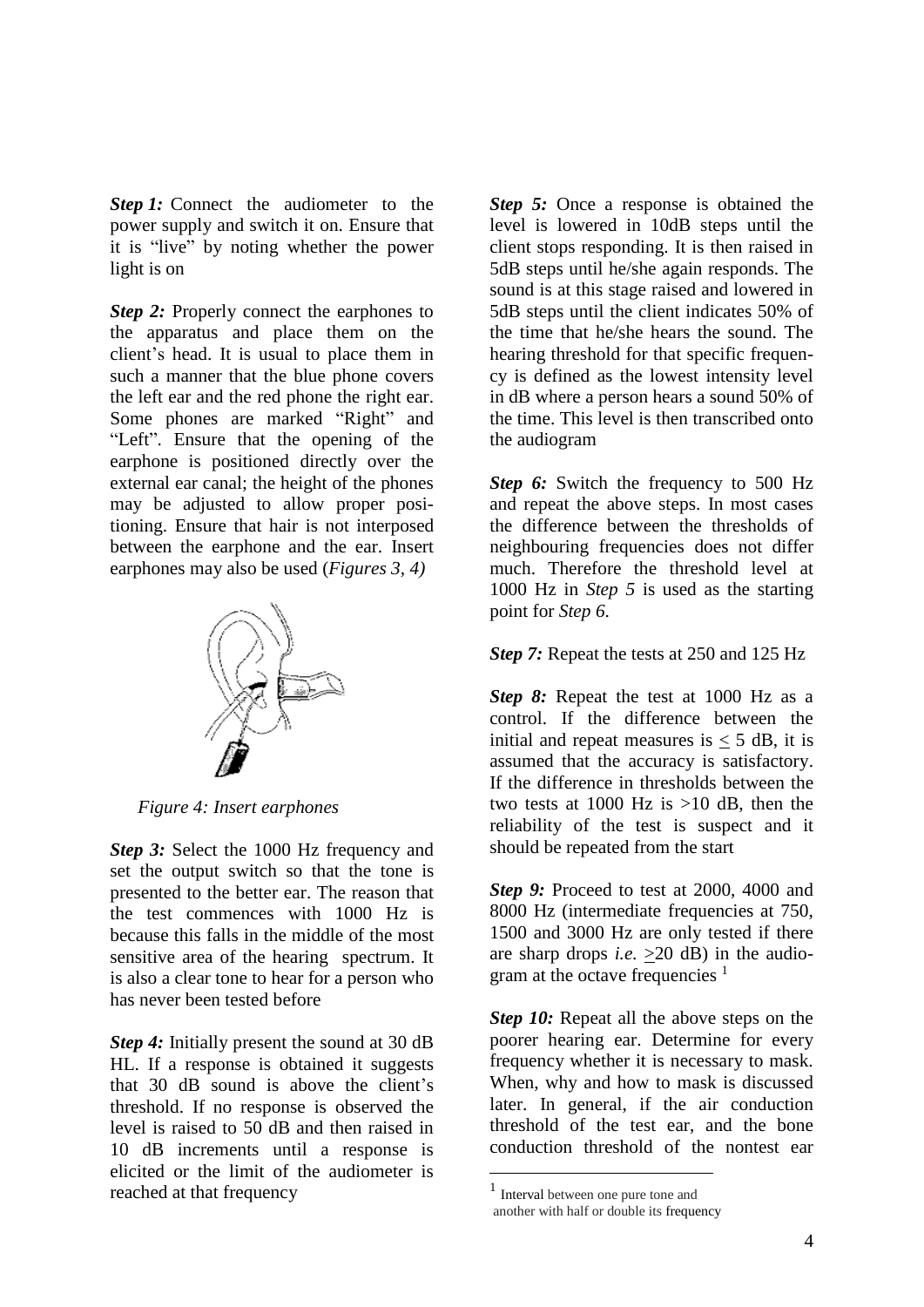differ by >40 dB, then the better ear must be masked to ensure that only the responses from the poorer ear are recorded. The reason for this is that interaural attenuation for air conduction is approximately 40 dB. In other words a sound presented to the test ear must be 40 dB louder than the bone conduction threshold of the nontest ear before that ear hears the sound

*Step 11: Masking:* A signal of significant magnitude presented to one ear may be perceived by the other ear. This is known as *crossover of the signal*. Air conduction and bone conduction audiometry are often confounded by such *crossover or contralateralisation of the signal*.

When crossover occurs one therefore needs to isolate the ear you are trying to test. *Masking* is the procedure whereby noise is presented to the nontest ear (NTE) to keep it occupied while the test ear is being evaluated.

#### *Masking concepts to remember:*

- *Test ear (TE)*: Ear of which air or bone conduction threshold is being measured
- *Nontest ear (NTE):* Opposite or contralateral ear
- *Interaural attenuation (IAA):* Energy lost as sound travels from one ear to the other. It is one of the most important concepts related to masking. Minimum levels of IAA guide the tester as to when crossover is likely to occur. The values differ for air and bone conduction. IAA for bone conduction is approximately 0 dB *(Figure 5).*  Because IAA for air conduction (AC) is about 40dB, there is no risk of crossover when testing air conduction if the difference between the test ear and the nontest ear bone is <40 dB. IAA also depends on the type of transducer being used; levels are set as a function of the transducer type: Supra-aural

earphones  $= 40$  dB; Insert ear-phones  $=$ 50 - 70 dB; BC vibrator  $= 0$  dB



*Figure 5: 0 dB interaural attenuation of transcranial bone conduction*

- *Minimum effective masking level***:** The minimum level of narrow band masking noise (NBN) used to prevent cross hearing. A safe level to start masking is  $AC NTE + 5 dB$
- *When to mask a pure tone AC test?*  When there is a difference of  $>40$  dB between the TE AC reponse and the NTE BC response
- *How much masking for a pure tone AC test?* AC threshold of the NTE at that frequency plus 5 dB
- *When to mask pure tone BC?* When there is  $>10$  dB gap between the AC and BC thresholds in the test ear
- *How much masking for pure tone BC?* AC of NTE plus 5 dB. If the Bing tuning fork test  $2$  indicates occlusion (with normal ears or ears with a sensorineural loss the BC becomes louder) a correction factor must be added for the occlusion effect (OE) caused by the earphone on the ear to be masked

<u>.</u>

<sup>2</sup> Bing tuning fork test involves placing a vibrating tuning fork on the mastoid while the examiner alternately closes and opens the ear canal by pressing inwards on the tragus. A normal person or a person with sensorineural hearing loss hears louder when ear canal is occluded and softer when the canal is open (Bing Positive). A patient with conductive hearing loss will appreciate no change (Bing Negative).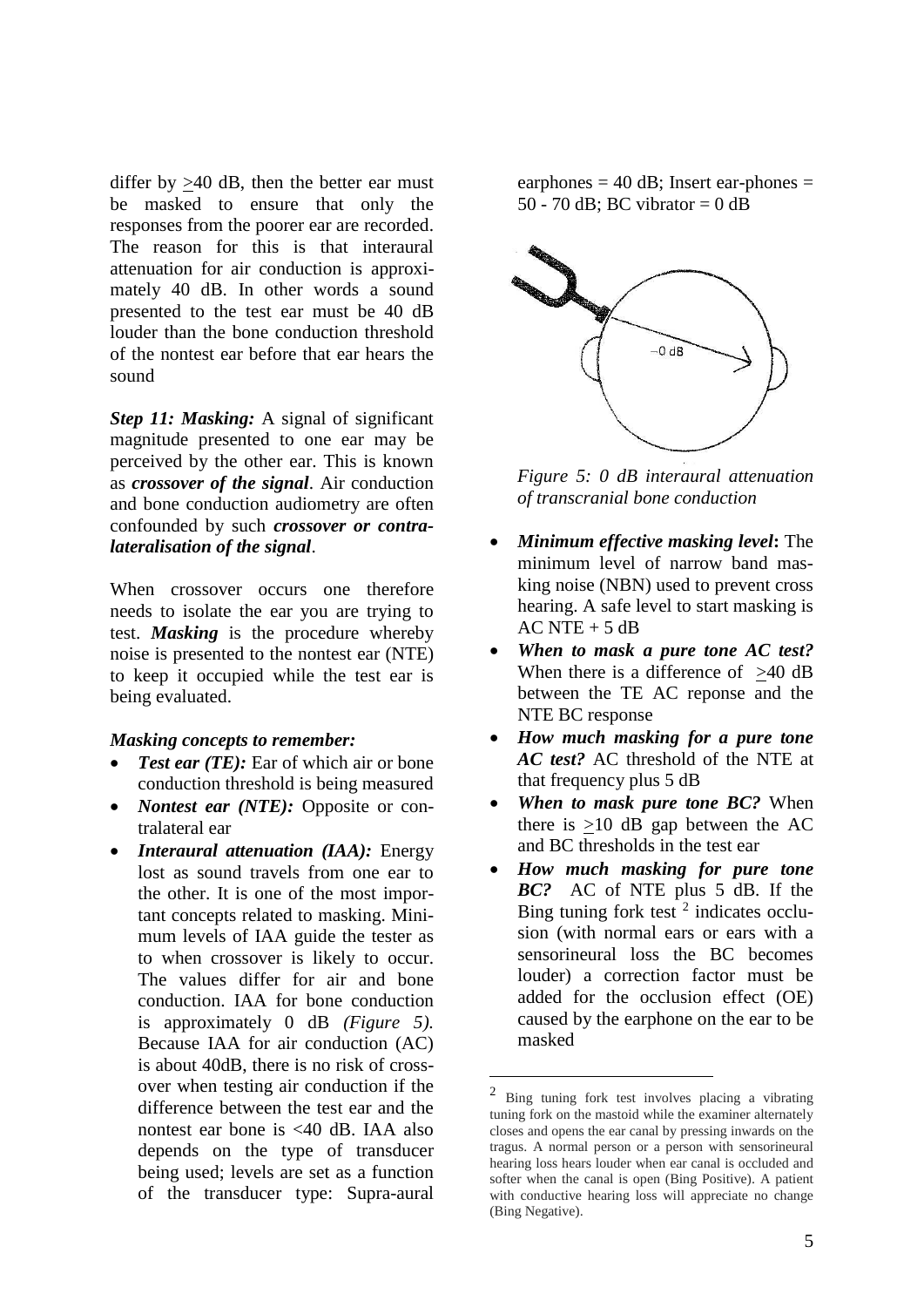- $\degree$  OE at 250 Hz + 20 dB
- $\circ$  OE at 500 Hz + 15 dB
- $\circ$  OE at 1000 Hz + 5 dB

The starting level in such cases is: AC NTE + 5  $dB$  + OE (only during BC) testing)

### *How to mask*

- Tell the client that he/she will hear a "noise" in the NTE which he/she must try to ignore
- He/she must only react to the pure tone ("whistle" or "beep-beep")
- Determine the initial masking level as indicated above
- Present the tone at the unmasked threshold level
- If there is a response, check the masking level by raising the masking level by 5 dB and again by 5 dB
- If there is a response stop! The threshold is correct
- If there is no response, raise the tone by 5 dB steps until a response is elicited
- Check whether it is correct by raising the masking level twice in 5 dB steps
- Indicate the masked threshold on the audiogram as well as the minimum and maximum masking levels used

*Step 12:* The ideal masking noise for pure tone testing is narrow band noise, concentrated on the test frequency. If this is not available, wide band white noise may be used for all frequencies.

*Step 13: Remember to check, at every frequency, whether it is necessary to mask*

#### **Pure Tone Bone Conduction Test**

The purpose of a bone conduction test is to determine whether an abnormal air conduction test is due to conductive (middle ear), or sensorineural (inner ear or auditory nerve) pathology. Normal bone conduction with abnormal air conduction indicates a middle ear pathology. When the hearing threshold in both tests is more or less equal, it is likely to be a sensorineural problem.

Bone conduction audiometry is done with an electromagnetic vibrator or bone conductor which is placed on the mastoid bone behind the ear and is held in place with a headband *(Figure 6)*.



*Figure 6: Bone conductor vibrator*

It must be pointed out to the patient that he/she may hear the tone in the ear which is not being tested, and that this should be reported. Masking usually eliminates this problem.

#### *The following step-by-step procedure for bone conduction testing is advised and is similar to the procedure for testing air conduction*

*Step 1:* First test the ear with the better bone conduction. This can be determined by doing an audiometric Weber test (not 100% accurate....see chapter: [Clinical](https://vula.uct.ac.za/access/content/group/27b5cb1b-1b65-4280-9437-a9898ddd4c40/Clinical%20assessment%20of%20hearing%20with%20free%20field%20voice%20testing%20and%20tuning%20forks.pdf)  [assessment of hearing with free field voice](https://vula.uct.ac.za/access/content/group/27b5cb1b-1b65-4280-9437-a9898ddd4c40/Clinical%20assessment%20of%20hearing%20with%20free%20field%20voice%20testing%20and%20tuning%20forks.pdf)  [testing and tuning forks\)](https://vula.uct.ac.za/access/content/group/27b5cb1b-1b65-4280-9437-a9898ddd4c40/Clinical%20assessment%20of%20hearing%20with%20free%20field%20voice%20testing%20and%20tuning%20forks.pdf). The Weber test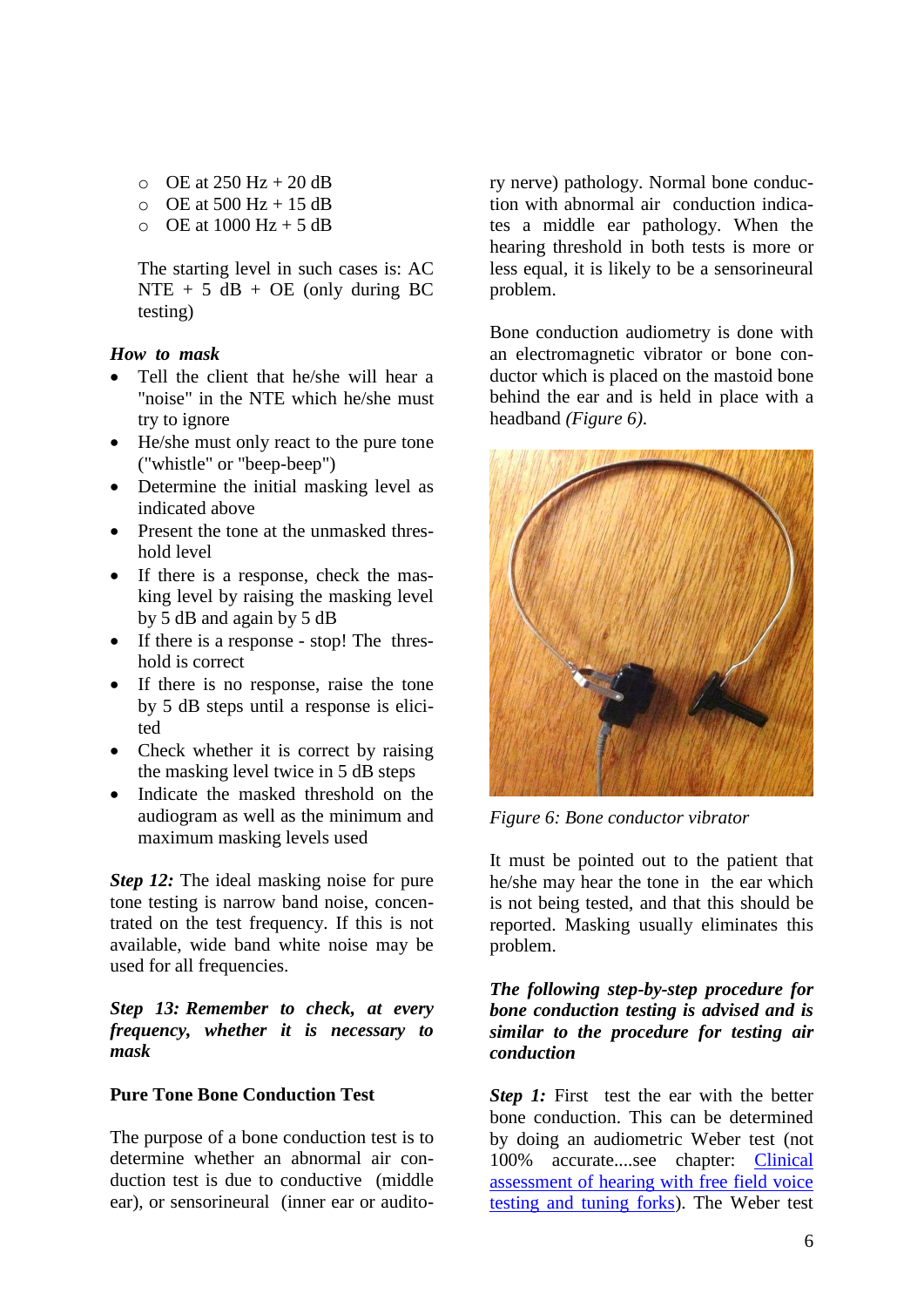determines which ear's bone conduction is the best by placing the bone conductor on the forehead and determining in which ear the client is able to hear the sound. Present the sound at 250, 500, 1000, 2000 and 4000 Hz at 20 dB above the best air conduction threshold for each frequency. If the sound is heard centrally ("in the head or middle") it means that the hearing in both ears is equal and bone conduction can be commenced in either ear.

*Step 2:* Place the bone conductor on the mastoid bone of the ear which was determined to have the better bone conduction threshold, and instruct the client to indicate every time he/she hears the signal by pressing the button. The vibrator should be carefully placed and all interfering hair must be pushed out of the way. The exact placement of the vibrator on the mastoid bone is very important to ensure a good threshold response from the client *(Figure 7)*.



*Figure 7: Placement of bone conductor on the mastoid*

*Step 3:* Start testing at 1000 Hz and at a level 10 dB above the air conduction threshold. Determine the bone conduction threshold and decide whether masking is necessary. *Theoretically it is always necessary to mask when testing bone conduction*, be-cause the interaural attenuation for bone conduction is 0 dB. In practical terms it is only necessary to mask if the bone conduction threshold differs >10 dB from the air conduction threshold.

*Step 4: How to mask?* This is similar to the procedure for masking described for testing air conduction

- When masking bone conduction, the bone vibrator is firmly placed on the mastoid bone
- The earphone to be used for masking is placed on the nontest ear with the contralateral earphone placed on the cheek nearest to the bone vibrator to avoid an occlusion effect of the test ear (*Figure 8*)
- Again instruct the client to ignore the noise and only to respond whenever a "whistle" or "beep-beep" sound is heard



*Figure 8: Earphone position on bone conduction test ear during masking of contralateral ear*

*Step 5:* Test all frequencies as well as the other (poorer) ear using the same proce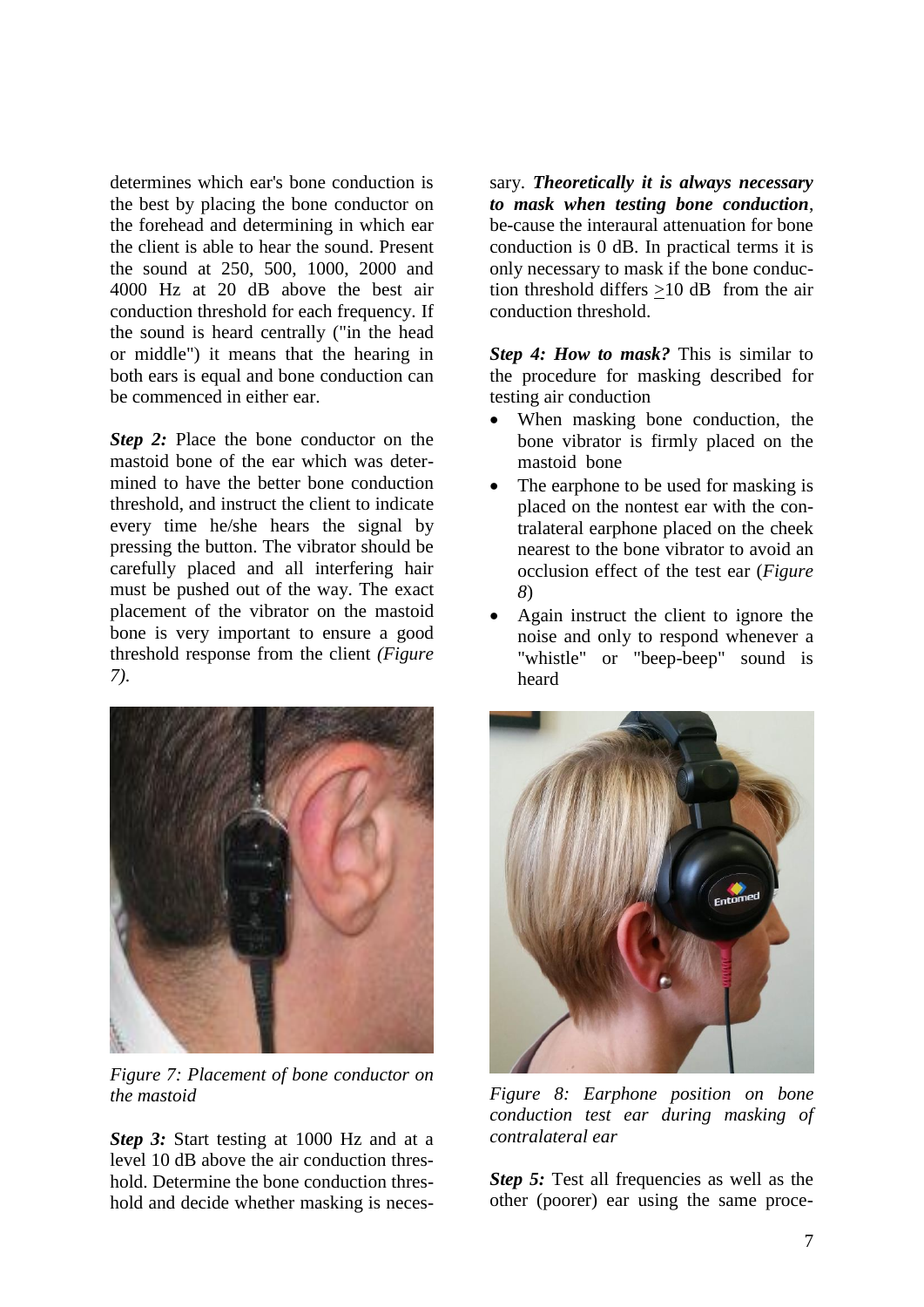dure as for air conduction. Retest at 1000 Hz to recheck the initial threshold. Indicate all thresholds with the appropriate symbols on the audiogram *(Figure 1)* and remember also to record the masking level if used. If the bone conduction threshold is below the air conduction threshold, the bone conduction threshold should be recorded at the air conduction threshold (bone-worse-than-air is a physiological impossibility as the same system is tested in both situations)

#### *It is important to obviate certain errors and pitfalls by testers who are not acquainted with the limitations of the testing procedure:*

- The tone should not be presented for more than a count of two or three when depressing the "tone presenter switch". *Tones should be short bursts* rather than prolonged sounds. Each tone should be presented for about the same length of time, except in situations where the tester may want to check a response to cessation as well as the onset of a tone. It is also better to use a pulsed signal rather than a continuous tone, as a pulsed tone can be more easily discriminated
- *Audiograms should be done as quickly as possible* without sacrificing reliability and validity of the threshold. Taking too long to do an audiogram fatigues the subject and causes inaccurate responses
- *Rushing a test is also undesirable*. Testers should appreciate that some subjects take longer to respond than others. It is essential that one *allows sufficient time for a response*. Quicker and more definitive responses are often obtained if concise and explicit directions are provided prior to testing
- *Always ensure that the subject does not directly or indirectly watch* the control panel of the audiometer and/or the tester
- *Avoid actions that constitute visual, rather than aural clues e.g.* presenting a signal and then looking up at the client as if to ask if he/she has heard the tone; or moving a hand away from the audiometer after a changing a dial. *It is poor audiometric testing technique*
- Avoid placing the wrong phone on the ear. Repeatedly check that the *phones are placed on the correct ear*, that they correspond with the switch on the control panel, and that the threshold is recorded for the ear being tested
- Remember to recheck the threshold at 1000 Hz after the ear is tested for other frequencies, as the initial determination may not have been completely accurate
- If, during the testing of many clients, *significant hearing losses are found repeatedly at the same frequencies, it is wise to recheck the earphones yourself* to be sure that nothing has gone wrong during the procedure. Conversely, if all clients appear to have normal hearing, the audiometer may be generating louder tones than the hearing level dial indicates
- *Avoid rhythmical presentation of the signals*
- Someone with *tinnitus* or a ringing noise in the ears may state that the "head noise" is confusing his/her responses. *If a threshold cannot be determined to the tester's satisfaction, several other methods are available for such patients.* One is to use two or three short, interrupted tone bursts times, instead of the single tone generally presented to obtain a threshold; this may enable a more accurate response. Such a change in technique and the fact that the subject complains of tinnitus should be noted in the patient records
- Responses may be so varied that an accurate threshold cannot be obtained. In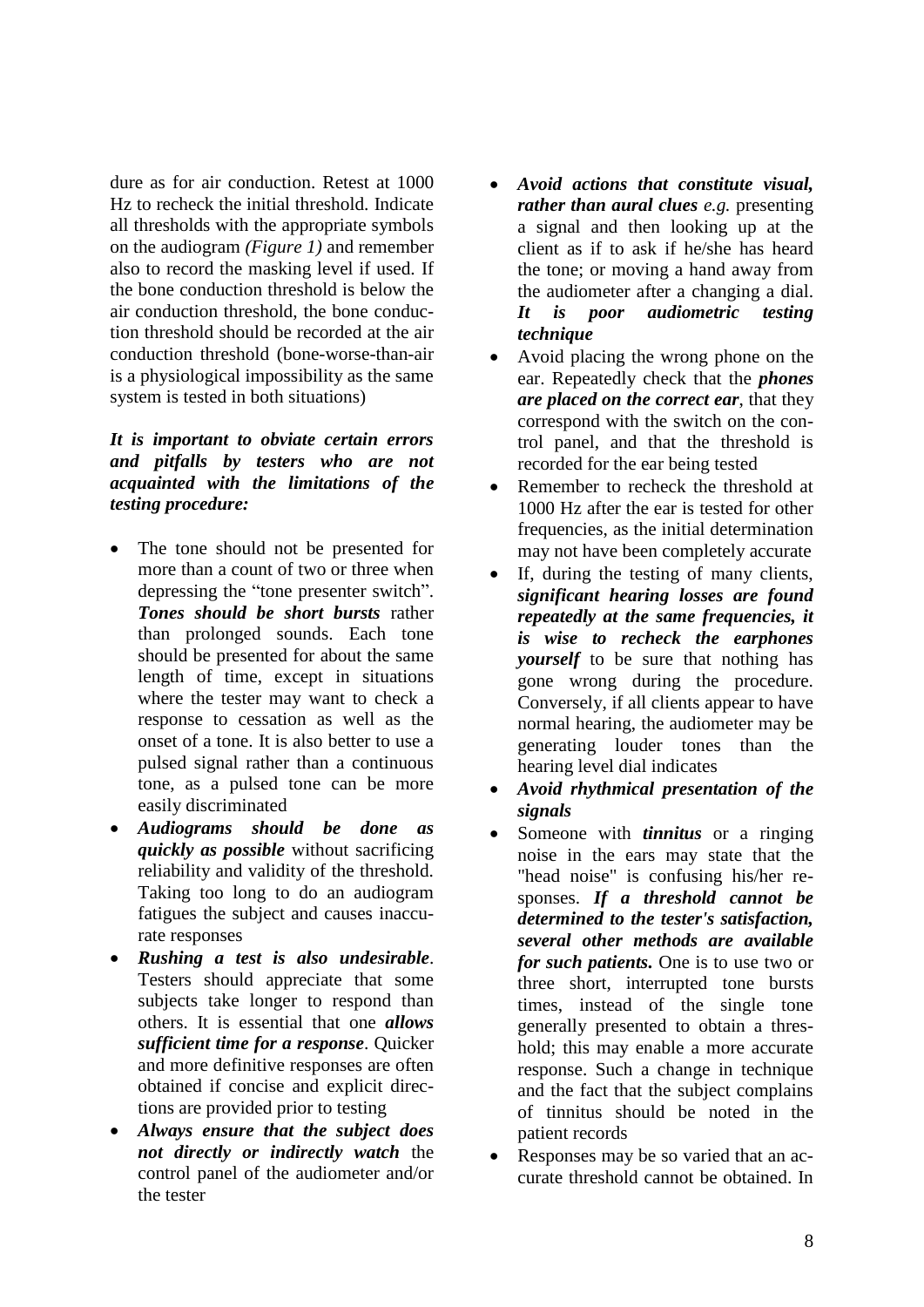such cases the test should be terminated and repeated on another day

• Take particular care *not to press the tone presenter switch down too hard or let it spring back too quickly as this may cause a* "click", and a subjective response to the "click" rather than to the pure tones

### **Other Special Tests**

Special tests are used to determine if pathology is located more centrally such as in cochlea, auditory nerve, brainstem or cortex. Detailed descriptions of these tests are beyond the scope of this chapter. *The most important of these tests are:*

- *Recruitment:* This refers to a large increase in perceived loudness of a signal in response to relatively small increases in intensity above threshold. Such persons have a small dynamic range and usually indicates cochlear damage
- *Tone decay:* This is a loss of audibility of a sound when the ear is stimulated by a continuous pure tone and is usually associated with retrocochlear pathology

#### **Adaptation of Audiometric Techniques to Special Populations**

#### *Nonorganic Hearing Loss population*

Nonorganic hearing loss is also referred to as *pseudohypacusis*. There are two main types:

- 1. *Psychogenic/hysterical deafness* is a nonorganic problem, and is a psychological rather than deliberately feigned hearing loss
- 2. *Malingering* is deliberate falsification of hearing loss

Signs might should alert one to pseudohypacusis include the origin of the referral, the history, behaviour during interviews, and performance with routine hearing tests. When someone is referred for financial compensation, nonorganicity immediately becomes a concern. Someone with nonorganic loss may describe all the expected symptoms like vertigo, tinnitus *etc*. The manner in which information is volunteered may also raise suspicion *e.g.* exaggerated postures, overreliance on lipreading *etc*.

#### *Geriatric population*

Hearing function decreases with age and is known as presbyacusis. It is typically bilateral, symmetrical, high frequency sensorineural hearing loss of otherwise unexplained origin, occurring in an "older" patient. *When testing the elderly, certain adaptations in technique should be considered:*

- Be patient, though firm and directive during the interview
- Phrase instructions simply and rephrase if necessary
- Elderly clients often tend to wait until sounds are comfortably loud before responding. To get an accurate threshold it is therefore necessary that they be instructed to respond "even if the sound is very faint and distant "
- Make allowances for impaired motor function *e.g.* difficulty pressing a small button because of arthritis
- A collapsed ear canal must be identified and acted upon. A clue may be inconsistent conductive hearing loss as the earphones may collapse (flatten) the ear canals
- Establish direct visual contact if communication via the earphones proves to be difficult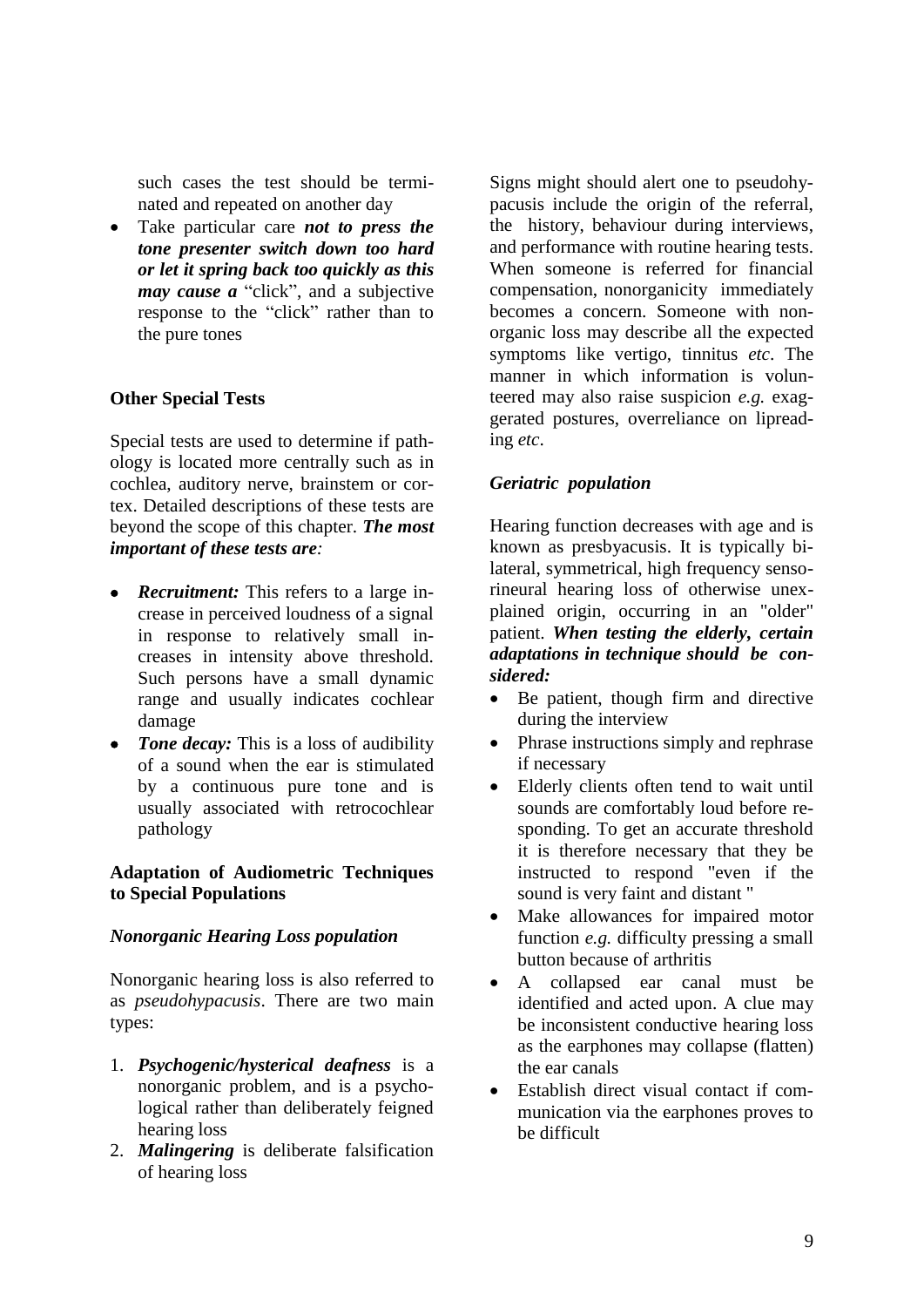### **The Audiometric Environment**

Reliable test results require a noiseproof environment and reliable equipment that is in good working order.

### *Audiometric Booth*

Audiometric testing is done in an audiometric booth that meets standards the ISO standard *ISO 8253-1:2010*. Several good booths are commercially available *(Figure 9)*. Differences include positions of the doors and viewports, and ventilation systems and sound reduction capabilities.



*Figure 9: Typical audiometric booth*

- Booths should be noiseproof enough to reduce ambient noise to acceptable testing levels in accordance with *ANSI* (1969) specifications
- Windows and plugs for earphone jacks must be located such that the audiometer can be placed and the tester can be seated so as to see the client without the client being able to see the operation of the audiometer
- The client should not be required to sit in a closed booth for any longer than is necessary because a risk of experiencing claustrophobia. Show the client

how to open the door from inside to reduce apprehension

- Give instructions to the seated subject with the door wide open. Only when the actually testing is the door to be closed. If one needs to interrupt the test to attend to an urgent matter, open the door, remove the earphones, and invite the client to leave the booth until the test is recommenced
- Practise the testing procedure until you can do it accurately and confidently, because the patient may become more anxious in the closed booth if he/she senses insecurity or hesitancy on the part of the tester
- Familiarise yourself with the attenuation qualities of the booth as loud sounds, talking, low flying aircraft or street traffic outside the booth will disturb the client. Rather stop the test during such disturbances.

## *Daily Maintenance Checks*

The following tests and inspection should be conducted at the start of every day:

- *Check all control knobs on the audiometer* to ensure that they are correctly fitted on their shafts
- *Check the calibration of the audiometer* by measuring the hearing threshold at each test frequency of a person with normal hearing and whose hearing levels are known. Recalibrate the audiometer if >10 dB variations occur persistently from day-to-day in the normal person's hearing threshold at any test frequency which cannot be attributed to temporary threshold shifts due to upper respiratory tract infection, noise exposure, *etc*
- *Check the linearity of the hearing level control* by listening with the earphones while slowly increasing the hearing level from threshold with the tone control set at 2000 Hz. Each 5 dB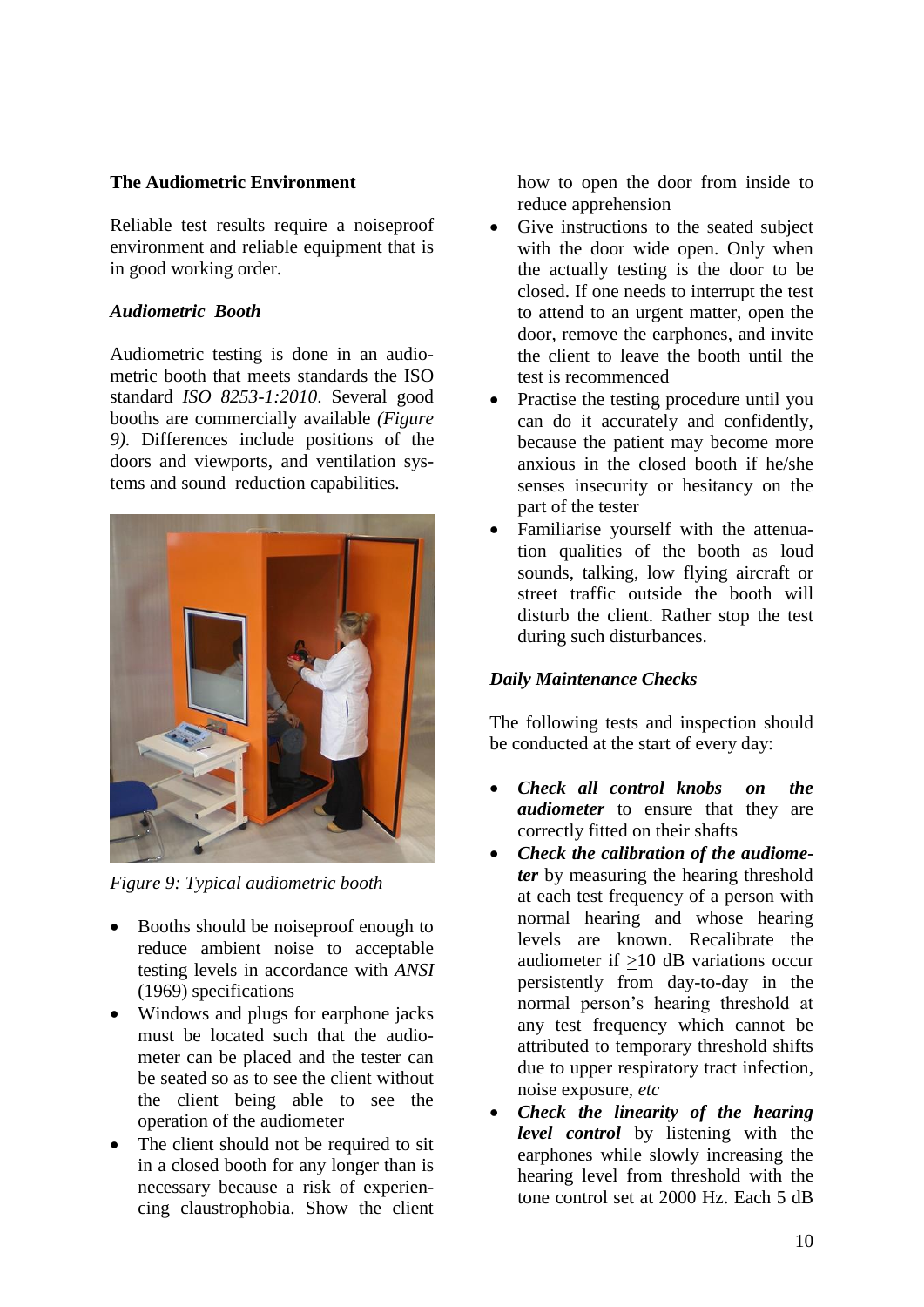step should produce a small, but noticeable increase in level without changes in tone quality or audible extraneous noise

- *Test the operation of the presented tone* with dials set at 2000 Hz and 60 dB HL. Present the sound to a normal hearing listener several times and listen if audible noise, such as clicks or scratches can be heard. No additional noises nor changes in test tone quality should be heard
- *Replace earphone cushions* that are not resilient or if there are cracks, bubbles, or crevices
- Straighten *earphone cords* to remove kinks or knots and replace cords that are worn or cracked
- *Test the earphone cords electrically* by listening with the earphones while bending the cords along their lengths with the dials set at 2000 Hz and 60 dB HL. Any scratching noise, intermittance, or change in test tone indicates a need for new cords
- *Check for extraneous noises*. No noises should be heard while wearing the earphones when the tone control is switched to each test tone
- *Check the headband tension* by observing the distance between the inner sur-faces of the earphone cushions when the headset is held in a free, unmounted state. At the centre of its adjustment range, the distance between cushions should be 2 to 3 cm. The headband may have to be bent to achieve the correct setting
- When it is noted that the audiograms being obtained indicate a *persistent, unexplainable hearing loss at either all or specific frequencies*, stop testing patients and test several ears known to be normal, in order ensure that the *instrument is properly calibrated*
- *Audiometers and earphones must be calibrated every 12 months, or whenever equipment is moved.* (*ISO 8253-*

*1:2010 International Standards Organisation*)

#### **Audiometric inconsistencies**

The above information is intended to minimise problems that may arise during testing that causes inconsistent audiometric patterns. The most important of these inconsistencies are:

- Bone conduction thresholds lower than AC thresholds
- Poor test-retest consistency
- Interview-test discrepancy

Such audiometric inconsistencies can be attributed to various factors including problems with the clinician, the client and the equipment.

### **References**

- 1. Gelfand SA *Essentials of Audiology* (2009) 3rd Ed. Thieme Medical Publishers, Inc., New York
- 2. Kramer SJ. *Audiology: science to practice.* (2008) Plural Publishing, Inc., San Diego
- 3. Martin FN & Clark JG. *Introduction to Audiology*. 9th Ed. 2006. Pearson Education Inc. Boston
- 4. Roeser RJ, Valente M. & Hosford-Dunn H. *Audiology Diagnosis*. 2nd Ed. 2007. Thieme: New York
- 5. Stach BA. *Clinical Audiology: An introduction.* 2<sup>nd</sup> Edition (2010) Singular Publishing Group: USA

### **Author**

Maggi Soer PhD Department of Speech-Language Pathology and Audiology University of Pretoria, Pretoria, South Africa [maggi.soer@up.ac.za](mailto:maggi.soer@up.ac.za)